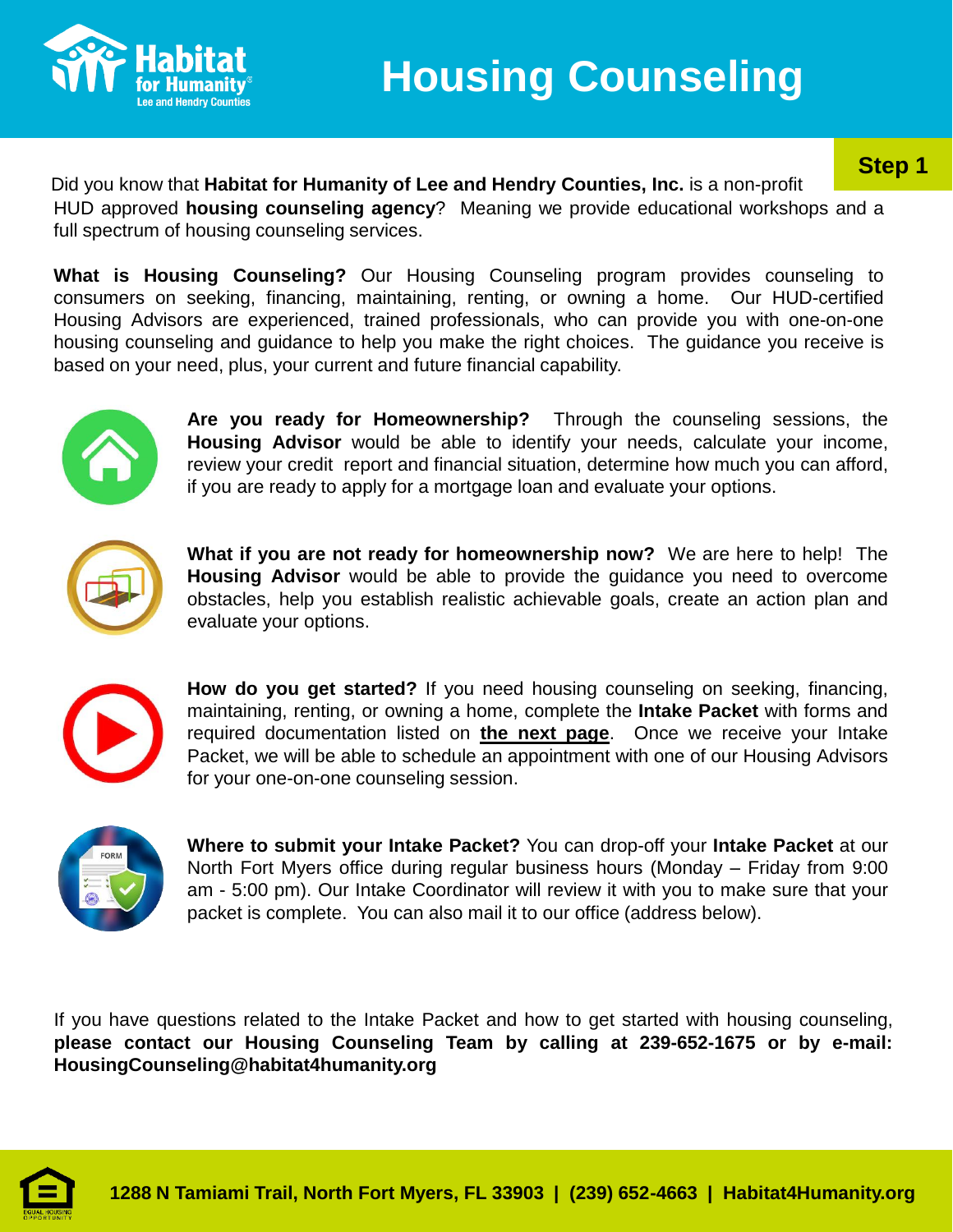

# **Housing Counseling Intake Packet**

**This is** *NOT* **an application for the Habitat Homeownership Program** 

# **Please make sure to submit the following forms included in your Intake Packet:**



**Housing Counseling Intake Form**

Fill it out as accurately as possible. This is required for opening your housing counseling file.



**Monthly Household Spending Plan**

Fill it out as accurately as possible. It will be reviewed during the one-on-one counseling session.



**Housing Counseling Disclosure Form**

Please be sure to read it carefully. Then, sign to acknowledge you have read and understand the form.



**Privacy Statement and Notice**

Please be sure to read it carefully. Then, sign to acknowledge you have read and understand the form.

# **Use the following checklist to help you collect everything you need before submitting your Intake Packet (please make copies of all required documents, if applicable).**

# ❑ **\$30 - Credit report fee (per individual)**

- Personal check or Money Order, we do not accept cash
- Soft inquiry, it will not impact your credit score

# ❑ **Copies of Photo IDs (Driver's License)**

Please provide a legible copy of your photo ID in color

# ❑ **Proof of Income**

If employed:

- Copies of last 3 months of paystubs
- Copies of two most recent tax returns (including W2 forms)

### If self-employed:

- Copies of two most recent tax returns (including 1099 forms and Schedule C)
- Current year-to-date Profit & Loss Statement

# Benefits (Social Security, Disability, Retirement), if applicable:

Copy of updated award letter stating the monthly benefit

### Alimony/Child Support (if applicable):

- Copy of court order showing amount awarded
- Copy of case history showing amounts disbursed
- If not court ordered, 6 months of payment history
- ❑ **Bank Statements** 
	- Copies of last 3 months of bank statements for all bank accounts

# **+ Other documentation may be requested during the housing counseling process**

*Note: If we do NOT receive a complete Intake Form along with all the required documentation and credit report fee, we will NOT be able to schedule your appointment with a Housing Advisor.*

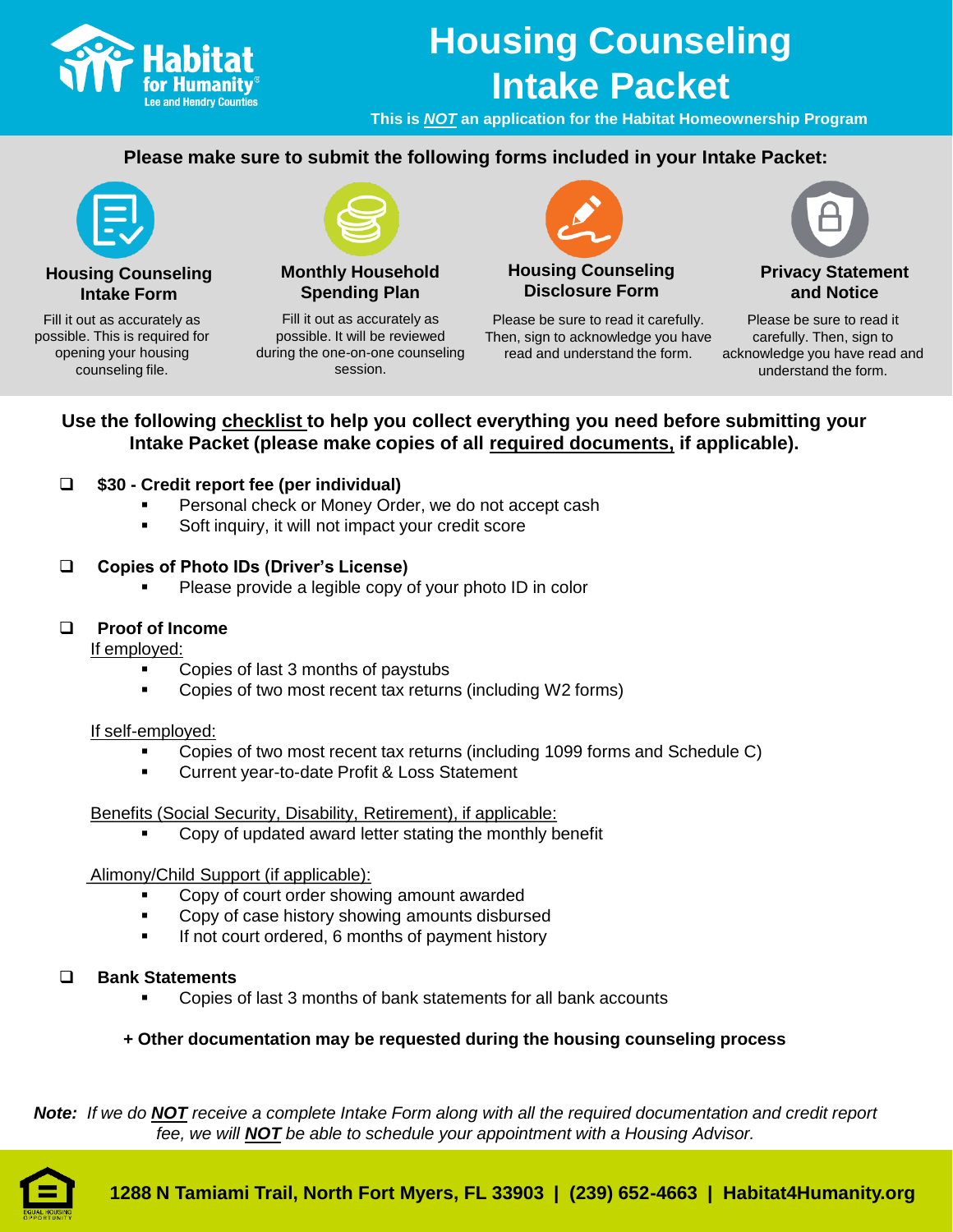| <b>FOR INTERNAL USE</b>                                                                                                                                                                                                                                 |                                                                                                                                                                                                                                                         |  |  |  |
|---------------------------------------------------------------------------------------------------------------------------------------------------------------------------------------------------------------------------------------------------------|---------------------------------------------------------------------------------------------------------------------------------------------------------------------------------------------------------------------------------------------------------|--|--|--|
| Date Received:                                                                                                                                                                                                                                          | <b>Housing Advisor:</b> Now a state of the state of the state of the state of the state of the state of the state of the state of the state of the state of the state of the state of the state of the state of the state of the st                     |  |  |  |
| <u> a shekara ta 1999 a shekara t</u>                                                                                                                                                                                                                   |                                                                                                                                                                                                                                                         |  |  |  |
|                                                                                                                                                                                                                                                         | THIS IS NOT AN APPLICATION FOR THE HABITAT HOMEOWNERSHIP PROGRAM                                                                                                                                                                                        |  |  |  |
|                                                                                                                                                                                                                                                         | <b>HOUSING COUNSELING INTAKE FORM</b><br>Please print clearly and complete the required information as accurate as possible                                                                                                                             |  |  |  |
| Pre-purchase/Homebuying<br>Financial management<br>Prevent foreclosure<br>Maintain a home                                                                                                                                                               | WHICH OF THE FOLLOWING HOUSING COUNSELING SERVICES ARE YOU INTERESTED IN? (CHECK ALL THAT APPLY)<br>Discuss a fair housing rights violation<br>Rental topics<br>Transition from homelessness<br>Other                                                   |  |  |  |
| <b>CLIENT 1</b>                                                                                                                                                                                                                                         | <b>CLIENT 2</b>                                                                                                                                                                                                                                         |  |  |  |
| <b>Name:</b>                                                                                                                                                                                                                                            | Name:                                                                                                                                                                                                                                                   |  |  |  |
| Birth Date (MM/DD/YYYY)                                                                                                                                                                                                                                 | Birth Date (MM/DD/YYYY)                                                                                                                                                                                                                                 |  |  |  |
| <b>Social Security Number</b>                                                                                                                                                                                                                           | <b>Social Security Number</b>                                                                                                                                                                                                                           |  |  |  |
| Phone:                                                                                                                                                                                                                                                  | Phone:                                                                                                                                                                                                                                                  |  |  |  |
|                                                                                                                                                                                                                                                         | <u> 1980 - Jan Samuel Barbara, martin d</u>                                                                                                                                                                                                             |  |  |  |
| Email:                                                                                                                                                                                                                                                  | Email:                                                                                                                                                                                                                                                  |  |  |  |
|                                                                                                                                                                                                                                                         |                                                                                                                                                                                                                                                         |  |  |  |
| Address                                                                                                                                                                                                                                                 | Address                                                                                                                                                                                                                                                 |  |  |  |
| State                                                                                                                                                                                                                                                   | City                                                                                                                                                                                                                                                    |  |  |  |
| Zip Code                                                                                                                                                                                                                                                | <b>State</b>                                                                                                                                                                                                                                            |  |  |  |
| City                                                                                                                                                                                                                                                    | Zip Code                                                                                                                                                                                                                                                |  |  |  |
| Time at current address:                                                                                                                                                                                                                                | Time at current address:                                                                                                                                                                                                                                |  |  |  |
| Race (please select):<br>    American Indian/Alaskan Native<br>$\Box$ White $\Box$ Black or African American<br>Native Hawaiian/Other Pacific Islander<br>Asian<br>Asian and White<br>American Indian or Alaska Native and White<br>Other Multiple Race | Race (please select):<br>$\Box$ White $\Box$ Black or African American $\Box$ American Indian/Alaskan Native<br>Native Hawaiian/Other Pacific Islander<br>Asian<br>Asian and White<br>American Indian or Alaska Native and White<br>Other Multiple Race |  |  |  |
| Black or African American and White                                                                                                                                                                                                                     | Black or African American and White                                                                                                                                                                                                                     |  |  |  |
| American Indian or Alaska Native and Black or African American                                                                                                                                                                                          | American Indian or Alaska Native and Black or African American                                                                                                                                                                                          |  |  |  |
| Ethnicity (please select "yes" or "no").                                                                                                                                                                                                                | Ethnicity (please select "yes" or "no").                                                                                                                                                                                                                |  |  |  |
| Hispanic:                                                                                                                                                                                                                                               | Hispanic:                                                                                                                                                                                                                                               |  |  |  |
| No                                                                                                                                                                                                                                                      | $ $ Yes                                                                                                                                                                                                                                                 |  |  |  |
| Yes                                                                                                                                                                                                                                                     | No                                                                                                                                                                                                                                                      |  |  |  |
| You should select both a "Race" category and a "yes" or "no" for Hispanic origin)                                                                                                                                                                       | You should select both a "Race" category and a "yes" or "no" for<br>Hispanic origin)                                                                                                                                                                    |  |  |  |
| Are you a U.S. citizen or a Permanent Resident?                                                                                                                                                                                                         | Are you a U.S. citizen or a Permanent Resident?                                                                                                                                                                                                         |  |  |  |
| Yes                                                                                                                                                                                                                                                     | No                                                                                                                                                                                                                                                      |  |  |  |
| No                                                                                                                                                                                                                                                      | Yes                                                                                                                                                                                                                                                     |  |  |  |
| Marital Status (please select):                                                                                                                                                                                                                         | Marital Status (please select):                                                                                                                                                                                                                         |  |  |  |
| $\Box$ Single $\Box$ Married $\Box$ Divorced                                                                                                                                                                                                            | $\Box$ Single $\Box$ Married $\Box$ Divorced                                                                                                                                                                                                            |  |  |  |
| Widowed                                                                                                                                                                                                                                                 | $\vert$ Separated                                                                                                                                                                                                                                       |  |  |  |
| Separated                                                                                                                                                                                                                                               | Widowed                                                                                                                                                                                                                                                 |  |  |  |
| Gender (please select):                                                                                                                                                                                                                                 | Gender (please select):                                                                                                                                                                                                                                 |  |  |  |
| Male                                                                                                                                                                                                                                                    | Male                                                                                                                                                                                                                                                    |  |  |  |
| Female                                                                                                                                                                                                                                                  | Female                                                                                                                                                                                                                                                  |  |  |  |
| Disabled (please select) ?                                                                                                                                                                                                                              | Handicapped (please select) ?                                                                                                                                                                                                                           |  |  |  |
| Yes                                                                                                                                                                                                                                                     | Yes                                                                                                                                                                                                                                                     |  |  |  |
| No                                                                                                                                                                                                                                                      | No                                                                                                                                                                                                                                                      |  |  |  |
| Education (please select):                                                                                                                                                                                                                              | Education (please select):                                                                                                                                                                                                                              |  |  |  |
| Below High School Diploma                                                                                                                                                                                                                               | Below High School Diploma                                                                                                                                                                                                                               |  |  |  |
| High School Diploma or Equivalent                                                                                                                                                                                                                       | High School Diploma or Equivalent                                                                                                                                                                                                                       |  |  |  |
| Two-Year College                                                                                                                                                                                                                                        | Two-Year College                                                                                                                                                                                                                                        |  |  |  |
| <b>Bachelors Degree</b>                                                                                                                                                                                                                                 | <b>Bachelors Degree</b>                                                                                                                                                                                                                                 |  |  |  |
| Masters Degree                                                                                                                                                                                                                                          | Masters Degree                                                                                                                                                                                                                                          |  |  |  |
| Above Masters Degree                                                                                                                                                                                                                                    | Above Masters Degree                                                                                                                                                                                                                                    |  |  |  |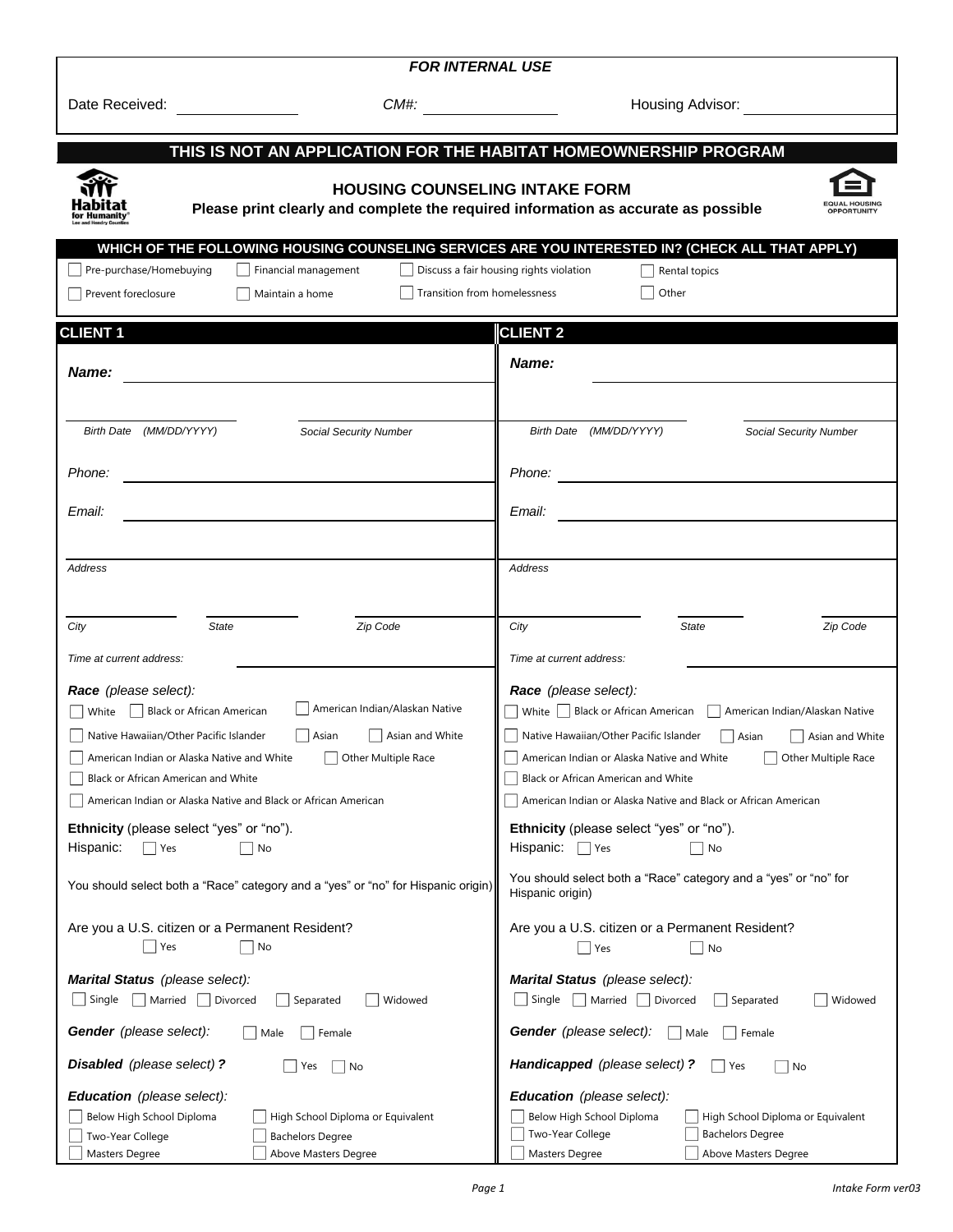| List last 2 years of employment history                                            |                                                                  |  |  |  |  |
|------------------------------------------------------------------------------------|------------------------------------------------------------------|--|--|--|--|
| <b>EMPLOYMENT - CLIENT 1</b>                                                       | <b>EMPLOYMENT - CLIENT 2</b>                                     |  |  |  |  |
| <b>Current Employer:</b>                                                           | <b>Current Employer:</b>                                         |  |  |  |  |
| Title<br>Hire Date (mm/dd/yy)                                                      | Title<br>Hire Date (mm/dd/yy)                                    |  |  |  |  |
| Phone:                                                                             | Phone:                                                           |  |  |  |  |
|                                                                                    |                                                                  |  |  |  |  |
|                                                                                    |                                                                  |  |  |  |  |
| Address                                                                            | <b>Address</b>                                                   |  |  |  |  |
| Zip Code<br><b>State</b><br>City                                                   | City<br><b>State</b><br>Zip Code                                 |  |  |  |  |
| Please select:                                                                     | Please select:                                                   |  |  |  |  |
| $\Box$ Part-time<br># Hours per week:                                              | $\Box$ Part-time<br># Hours per week:                            |  |  |  |  |
| $\Box$ Full-time<br># Hours per week:                                              | $\Box$ Full-time<br># Hours per week:                            |  |  |  |  |
| Pay Rate: \$                                                                       | Pay Rate:<br>\$                                                  |  |  |  |  |
| Every 2 weeks<br>Hourly<br><b>Weekly</b><br>Is this amount paid                    | Every 2 weeks<br>$\Box$ Hourly<br>Weekly<br>Is this amount paid  |  |  |  |  |
| Monthly<br>Bi-monthly                                                              | $\vert$ Bi-monthly<br>Monthly                                    |  |  |  |  |
| If you have a second job, please specify:                                          |                                                                  |  |  |  |  |
| <b>Other Employer:</b>                                                             | <b>Other Employer:</b>                                           |  |  |  |  |
|                                                                                    |                                                                  |  |  |  |  |
| Title<br>Hire Date (mm/dd/yy)                                                      | Title<br>Hire Date (mm/dd/yy)                                    |  |  |  |  |
| Phone:                                                                             | Phone:                                                           |  |  |  |  |
|                                                                                    |                                                                  |  |  |  |  |
| Address                                                                            | Address                                                          |  |  |  |  |
|                                                                                    |                                                                  |  |  |  |  |
| Zip Code<br>State<br>City                                                          | City<br>State<br>Zip Code                                        |  |  |  |  |
|                                                                                    |                                                                  |  |  |  |  |
| Please select:<br>Part-time                                                        | Please select:<br>  Part-time                                    |  |  |  |  |
| # Hours per week:<br>Full-time<br># Hours per week:                                | # Hours per week:<br>$\Box$ Full-time<br># Hours per week:       |  |  |  |  |
|                                                                                    |                                                                  |  |  |  |  |
| Pay Rate: \$                                                                       | Pay Rate:<br>\$                                                  |  |  |  |  |
| Is this amount paid<br>$\Box$ Hourly<br>Weekly<br>Every 2 weeks<br>$\mathbf{I}$    | Is this amount paid<br>Every 2 weeks<br>Weekly<br>Hourly         |  |  |  |  |
| $\Box$ Bi-monthly<br>$\Box$ Monthly<br>If less than 2 years at current employment: | $\Box$ Bi-monthly<br>$\Box$ Monthly                              |  |  |  |  |
| <b>Previous Employer:</b>                                                          | <b>Previous Employer:</b>                                        |  |  |  |  |
|                                                                                    |                                                                  |  |  |  |  |
| <b>Hire Date</b><br><b>Last working</b><br>Title<br>to                             | <b>Hire Date</b><br><b>Last working</b><br>Title<br>to           |  |  |  |  |
| (mm/dd/yy)<br>Date<br>(mm/dd/yy)                                                   | (mm/dd/yy)<br>Date<br>(mm/dd/yy)                                 |  |  |  |  |
| Phone:                                                                             | Phone:                                                           |  |  |  |  |
|                                                                                    |                                                                  |  |  |  |  |
| Address                                                                            | Address                                                          |  |  |  |  |
|                                                                                    |                                                                  |  |  |  |  |
| Zip Code<br><b>State</b><br>City                                                   | City<br>State<br>Zip Code                                        |  |  |  |  |
| Please select:                                                                     | Please select:                                                   |  |  |  |  |
| Part-time<br># Hours per week:                                                     | $\Box$ Part-time<br># Hours per week:                            |  |  |  |  |
| Full-time<br># Hours per week:                                                     | Full-time<br># Hours per week:                                   |  |  |  |  |
| Pay Rate: \$                                                                       | \$<br>Pay Rate:                                                  |  |  |  |  |
| Was this amount paid<br>Weekly<br>Every 2 weeks<br>Hourly                          | Was this amount paid<br>Every 2 weeks<br>Hourly<br>$\Box$ Weekly |  |  |  |  |
| Monthly<br>Bi-monthly                                                              | Monthly<br>Bi-monthly                                            |  |  |  |  |

*Continue listing previous employers on a separate sheet of paper (if needed)*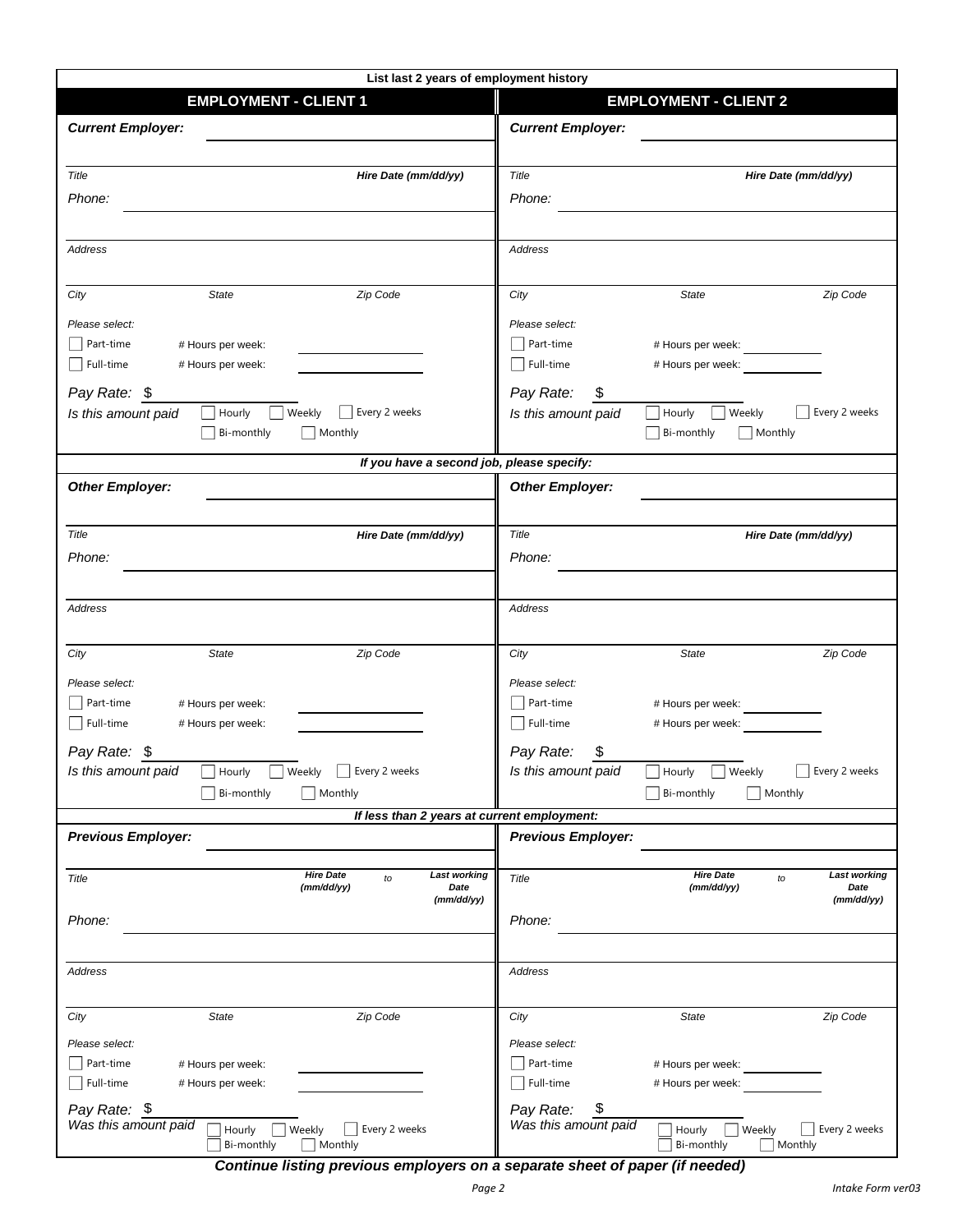| <b>HOUSEHOLD INFORMATION</b>                                                                                                                    |                                                                                                                                               |                                         |
|-------------------------------------------------------------------------------------------------------------------------------------------------|-----------------------------------------------------------------------------------------------------------------------------------------------|-----------------------------------------|
| <b>Current Housing Arrangement</b> (please select):<br>Homeless     Homeowner with mortgage<br>Rent                                             | Living with a family member and not paying rent                                                                                               | Homeowner with a mortgage paid off      |
| Rural Area Status (please select):<br>Household lives in a rural area<br>Household does not live in a rural area                                | Limited English Proficiency Status (please select):<br>Household is Limited English Proficient<br>Household is not Limited English Proficient |                                         |
| Are you a first Time Buyer (you do not currently own a home and have not owned a home in the past 3 years?<br>  Yes<br>  No                     |                                                                                                                                               |                                         |
| Annual Family or Household Income:<br>\$                                                                                                        |                                                                                                                                               |                                         |
| Household Type (please select the most accurate)?<br>Female headed single parent household<br>Married with children<br>Married without children | Male headed single parent household<br>Single adult<br>Other, explain:                                                                        | Two or more unrelated adults            |
| Family/Household Size:<br>What ages are they? $\_$                                                                                              | How many dependents?                                                                                                                          |                                         |
| Are there non-dependents who will be living in the home?                                                                                        | No<br>Yes                                                                                                                                     | If yes, list below:                     |
| Relationship<br>Age                                                                                                                             | Relationship                                                                                                                                  | Age                                     |
| Referred to by (please select all that apply):<br>Print Advertisement<br>$\vert$ Bank<br>Government                                             | Newspaper Article<br>Realtor     Radio/TV                                                                                                     | Staff/Board Member<br>Walk-in<br>Friend |
| If you were referred by a bank, which one?                                                                                                      |                                                                                                                                               |                                         |
| If referred by another source not listed above, which one?                                                                                      |                                                                                                                                               |                                         |
| <b>INCOME</b>                                                                                                                                   |                                                                                                                                               | <b>Please Print Clearly</b>             |
| <b>Type of Income</b>                                                                                                                           | <b>CLIENT 1</b><br>Monthly Amount \$                                                                                                          | <b>CLIENT 2</b><br>Monthly Amount \$    |
| <b>Primary Employment</b>                                                                                                                       |                                                                                                                                               |                                         |
| Other Employment (if applicable)                                                                                                                |                                                                                                                                               |                                         |
| Self-employment Income                                                                                                                          |                                                                                                                                               |                                         |
| Social Security                                                                                                                                 |                                                                                                                                               |                                         |
| <b>Retirement Pension</b>                                                                                                                       |                                                                                                                                               |                                         |
| Alimony/Child Support                                                                                                                           |                                                                                                                                               |                                         |
| <b>Public Assistance</b>                                                                                                                        |                                                                                                                                               |                                         |
| Other Income                                                                                                                                    |                                                                                                                                               |                                         |
| Please answer the following questions:                                                                                                          | <b>CLIENT 1</b>                                                                                                                               | <b>CLIENT 2</b>                         |
| Can you document your child support/alimony income?                                                                                             | Yes $\Box$ No                                                                                                                                 | Yes<br>∣No                              |
| If yes, how long will it continue?                                                                                                              |                                                                                                                                               |                                         |
| If your child or a family member receives SSI,<br>how many more years will the payments continue?                                               |                                                                                                                                               |                                         |
| If you receive disability income,<br>is it for a permanent disability?                                                                          | $Yes \mid \text{No}$                                                                                                                          | Yes<br>  No                             |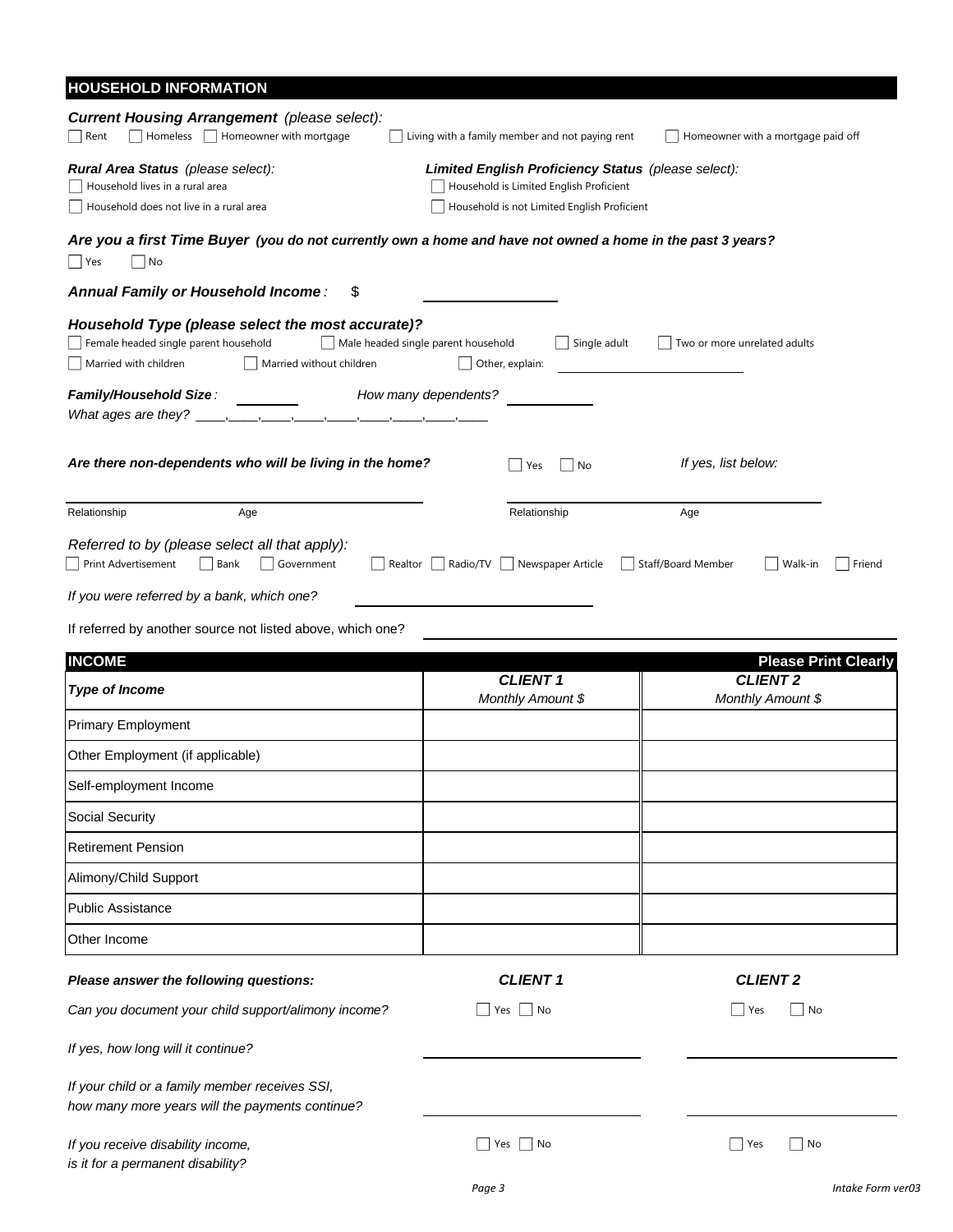#### **LIABILITIES/DEBT**

**Please Print Clearly**

*Please list any debts you have, including credit cards, auto loans, student loans, personal loans and child support.* 

*Do NOT include rent or utilities.*

|                    | <b>CLIENT 1</b>              |                        |                              | <b>CLIENT 2</b>        |
|--------------------|------------------------------|------------------------|------------------------------|------------------------|
| Paid To            | <b>Monthly</b><br>Payment \$ | <b>Current Balance</b> | <b>Monthly</b><br>Payment \$ | <b>Current Balance</b> |
| 1. Auto Loan       |                              |                        |                              |                        |
| 2. Credit Card 1   |                              |                        |                              |                        |
| 3. Credit Card 2   |                              |                        |                              |                        |
| 4. Credit Card 3   |                              |                        |                              |                        |
| 5. Credit Card 4   |                              |                        |                              |                        |
| 6. Student Loan    |                              |                        |                              |                        |
| 7. Personal Loan   |                              |                        |                              |                        |
| 8. Furniture Store |                              |                        |                              |                        |
| 9. Child Support   |                              |                        |                              |                        |
| 10. Other          |                              |                        |                              |                        |

*Please use additional sheets if necessary.*

#### *Please answer the following questions:*

|                                                                                           | <b>CLIENT 1</b> | <b>CLIENT 2</b>           |
|-------------------------------------------------------------------------------------------|-----------------|---------------------------|
| Do you make payments on time?                                                             | Yes<br>No       | No<br>  Yes               |
| Are you currently in Chapter 13 bankruptcy?                                               | No<br>Yes       | No<br>  Yes               |
| Have you had a Chapter 7 bankruptcy?<br>If yes, when was it discharged?                   | Yes<br>No       | Yes<br>$\vert$ $\vert$ No |
| Within the past 3 years, have you had a property<br>foreclosed? If yes, specify the date. | No<br>Yes       | No<br>  Yes<br>$\perp$    |

#### **ASSETS / SAVINGS / INVESTMENTS Please Print Clearly**

*Please list the approximate value of the following:*

| . .                                    | Current balance in \$ |                 |  |
|----------------------------------------|-----------------------|-----------------|--|
|                                        | <b>CLIENT 1</b>       | <b>CLIENT 2</b> |  |
| Checking account                       |                       |                 |  |
| Savings account                        |                       |                 |  |
| Cash                                   |                       |                 |  |
| CDs                                    |                       |                 |  |
| Securities (stocks, bonds, etc.)       |                       |                 |  |
| Retirement accountS (e.g. 401k or IRA) |                       |                 |  |
| Other Liquid Funds                     |                       |                 |  |

*Are you about to receive additional funds (e.g., tax refunds, property sales, etc.)? (select)*

*If yes, how much? \$*

■ Yes ■ No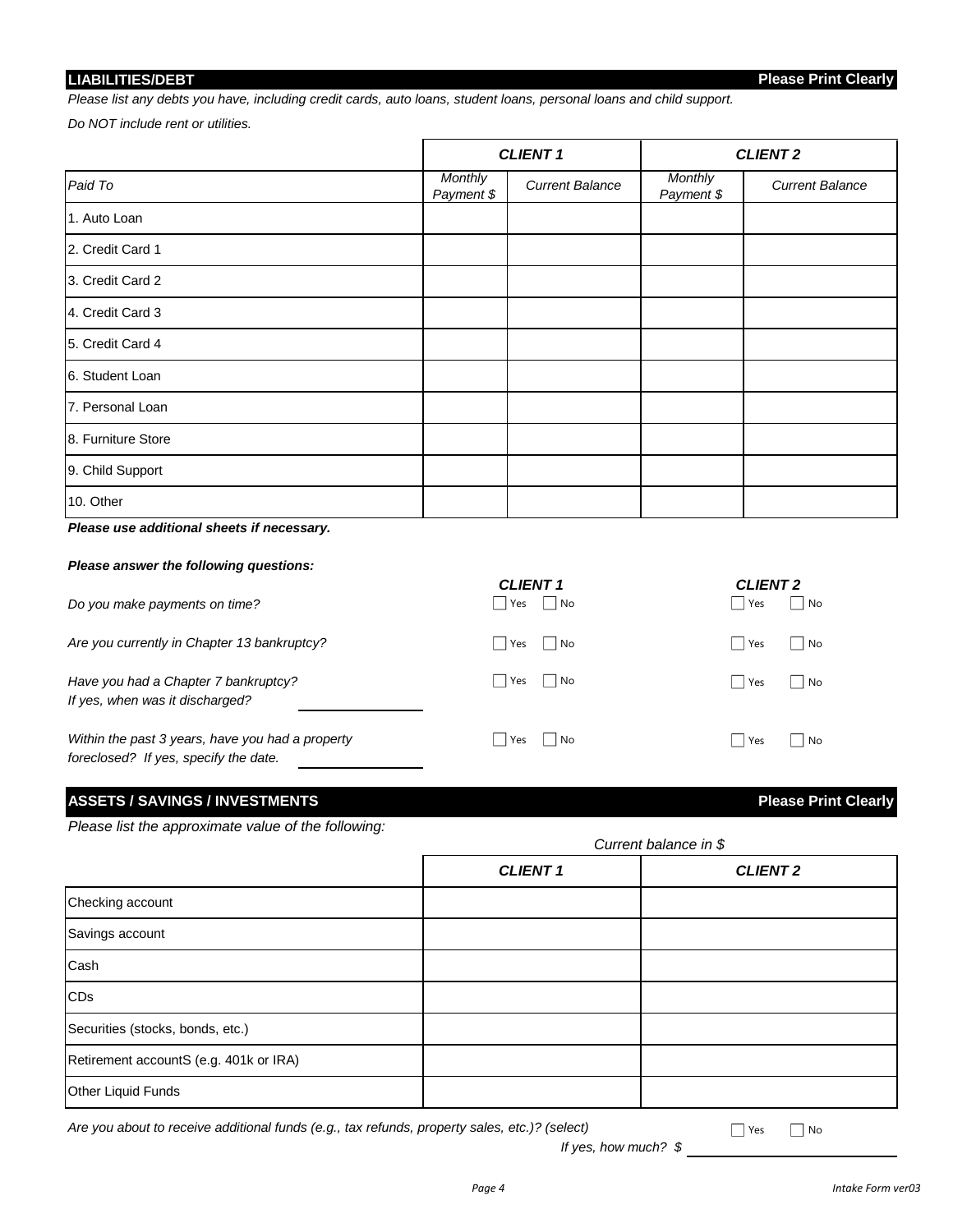Please complete **Spending Plan** (Attachment #1)

#### **REQUIRED DOCUMENTATION (Please include)**

You are required to submit the documentation listed in the *"Checklist for your One-on-One Counseling Session"*

| TIONAL INFORMATION<br><b>ADDI</b>                                        |                                               |                                                 |  |  |
|--------------------------------------------------------------------------|-----------------------------------------------|-------------------------------------------------|--|--|
| Have you owned a home in the last three (3) years?<br>Are vou a Veteran? | <b>CLIENT 1</b><br>  No<br>Yes<br>Yes<br>  No | <b>CLIENT 2</b><br>  No<br>Yes<br>  Yes<br>  No |  |  |
| Do you have a contract on a house at this time?                          | Yes  <br>∣ I No                               | l Yes<br>    No                                 |  |  |
| Are you currently working with a real-estate agent?                      | Yes     No                                    | l Yes<br>  No                                   |  |  |
| Most convenient time for an individual appointment?                      | $\overline{\mathsf{AM}}$<br>  PM              | l AM<br>PM<br>$\mathbf{I}$                      |  |  |

#### **AUTHORIZATION**

I authorize the Housing Advisors to:

- (a) pull my/our credit report to review my/our credit file for housing counseling in connection with my pursuit on a loan to purchase real property;
- (b) pull my/our credit report and review my/our credit file for informational inquiry purposes; and
- (c) to share my/our personal and financial information with my lender in connection with my pursuit of a loan to purchase a home.

I/We understand that the Housing Advisor provide confidential pre-purchase & post-purchase housing counseling after which I will receive a written **action plan** consisting of recommendations for handling my credit and finances, possibly including referrals to other agencies as appropriate;

I/We understand that a housing advisor may answer questions and provide information but not give legal advice. If I want legal advice, I will be referred for appropriate assistance

I/We understand that any intentional or negligent representation(s) of the information contained on this form may result in civil liability and/or criminal liability under the provisions of Title 18, United States Code, Section 1001.

*Client 1 - Signature Date*

*Client 2 - Signature Date*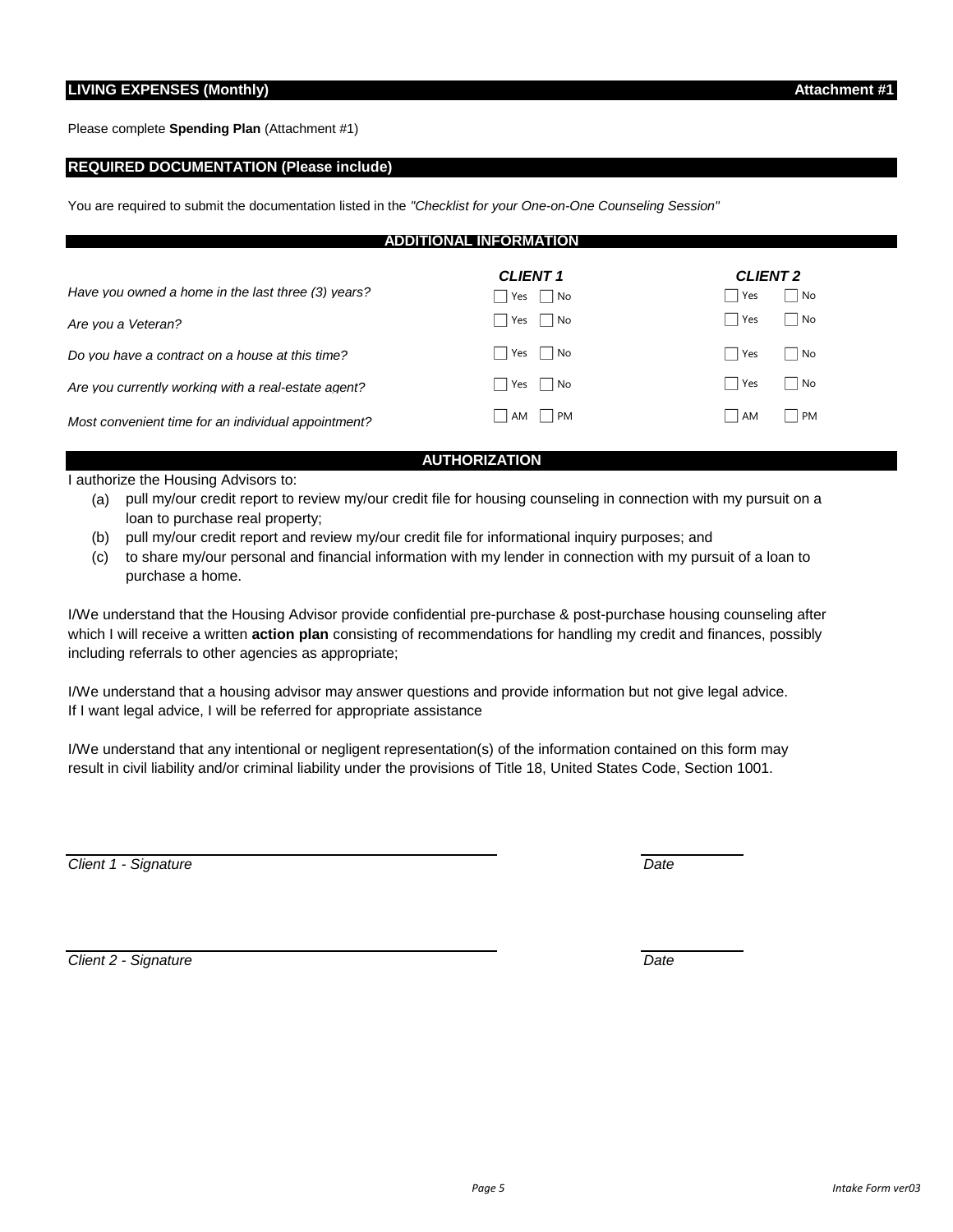### **Monthly Household Spending Plan Attachment #1**

A good budget is a Spending Plan that includes everything you will spend and stays within your income. If we don't budget, we lose control of our expenses, and can't even figure out where the money went.

| Name:           |  |
|-----------------|--|
| <b>Address:</b> |  |
| E-mail:         |  |

|        | Employment                |  |       | Auto Insurance                  |
|--------|---------------------------|--|-------|---------------------------------|
|        | Overtime                  |  |       | Auto Loan                       |
|        | Interest & Dividend       |  |       | Auto Repairs / Maint            |
|        | Net Rental Income         |  |       | Gasoline                        |
|        | <b>Bonuses</b>            |  |       | Child Support / Alimony         |
|        | Commissions               |  |       | <b>Credit Card Min Payments</b> |
| Income | <b>Social Security</b>    |  |       | <b>Credit Collections</b>       |
|        | Child Support             |  |       | <b>Housing Payment</b>          |
|        | Alimony                   |  |       | Payday Loan                     |
|        | <b>Retirement Pension</b> |  | nses  | Personal Loan                   |
|        | Unemployment              |  | Exper | <b>Student Loan</b>             |
|        | Other                     |  |       | <b>Medical Bills</b>            |
|        | Withholding               |  | Fixed | <b>Medications</b>              |
|        | Net Income:               |  |       | Savings/Emergency Fund          |

| Net Income:                   |  | <b>Cable TV</b>     |
|-------------------------------|--|---------------------|
| <b>Total Expenses:</b>        |  | <b>Cell Phone</b>   |
| <b>Net Surplus (Deficit):</b> |  | <b>IElectricity</b> |
|                               |  |                     |

**Savings Balance:** 

**Stick to your budget and track your expenses each month**

**Client 1- Signature**

**Client 1- Signature**

**Housing Advisor**

| <b>IDate:</b> |  |
|---------------|--|
| Phone #:      |  |

|                       | Auto Insurance                   |  |
|-----------------------|----------------------------------|--|
|                       |                                  |  |
|                       | Auto Loan                        |  |
|                       | Auto Repairs / Maint<br>Gasoline |  |
|                       |                                  |  |
|                       | Child Support / Alimony          |  |
|                       | <b>Credit Card Min Payments</b>  |  |
|                       | <b>Credit Collections</b>        |  |
|                       | <b>Housing Payment</b>           |  |
|                       | Payday Loan                      |  |
| <b>Fixed Expenses</b> | Personal Loan                    |  |
|                       | <b>Student Loan</b>              |  |
|                       | <b>Medical Bills</b>             |  |
|                       | Medications                      |  |
|                       | Savings/Emergency Fund           |  |
|                       | Tax                              |  |
|                       | Internet                         |  |
|                       | Cable TV                         |  |
|                       | Cell Phone                       |  |
|                       | Electricity                      |  |
|                       | Water/Sewer                      |  |
|                       | Land Line                        |  |
|                       | Miscellaneous                    |  |
|                       | Charity                          |  |
|                       | Dining                           |  |
|                       | <b>Food and Groceries</b>        |  |
|                       | Gifts                            |  |
|                       | <b>Public Transportation</b>     |  |
|                       | Pet Expenses                     |  |
| ionary Expenses       | Child Care                       |  |
|                       | Clothing                         |  |
| <b>Discret</b>        | Fitness Membership               |  |
|                       | Laundry / Cleaning               |  |
|                       | Entertainment                    |  |
|                       | Miscellaneous                    |  |
|                       | <b>Total Expenses:</b>           |  |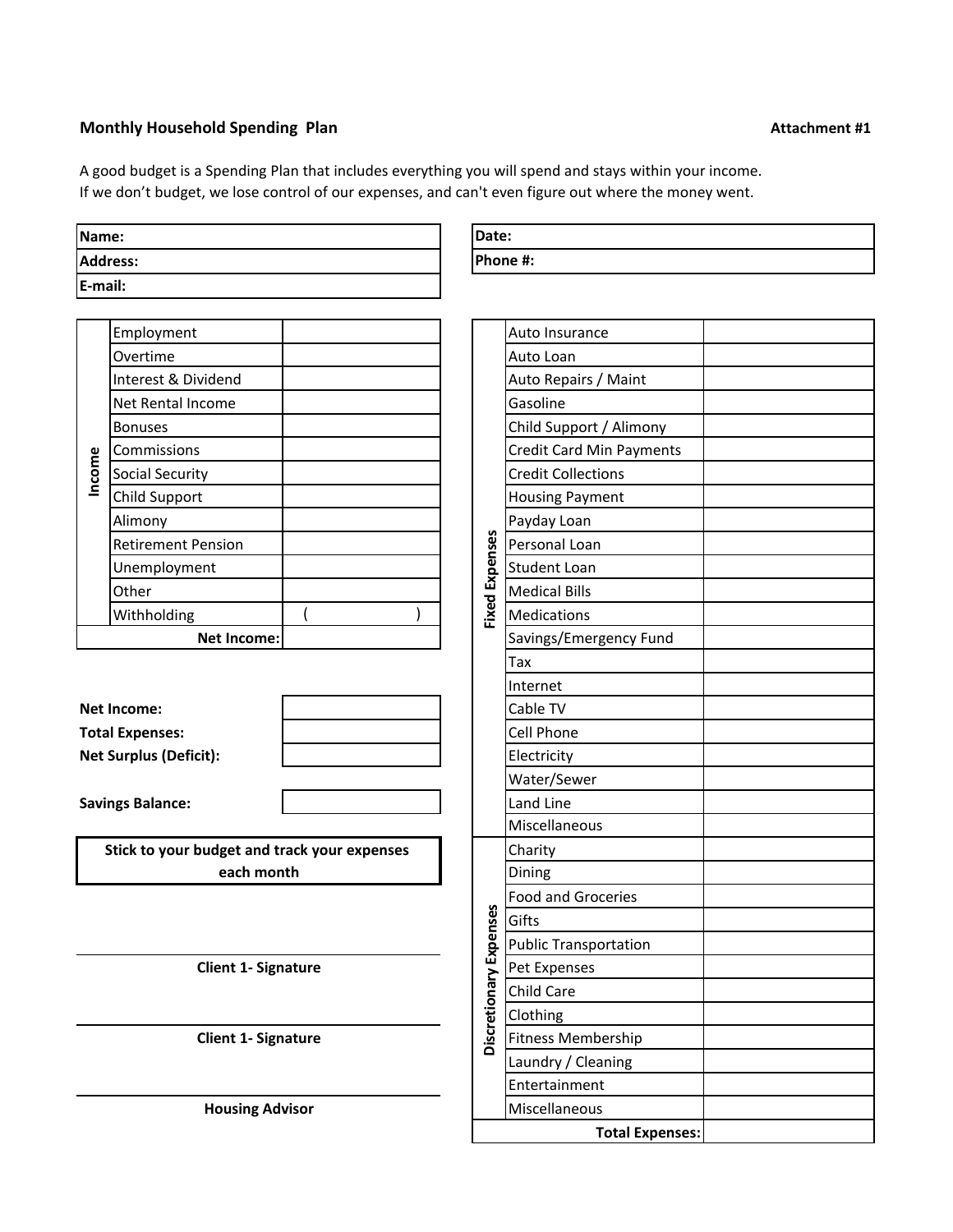

Habitat for Humanity of Lee and Hendry Counties, Inc. Housing Counseling Program 1288 N. Tamiami Trail, N. Fort Myers, FL 33903 Ph: (239) 652-4663 / Fax: (239) 652-0386



# **HOUSING COUNSELING PROGRAM DISCLOSURE FORM**

NOTE: If you have an impairment, disability, language barrier, or otherwise require an alternative means of completing this form or *accessing information about our housing counseling program, please inform our housing counselor program staff so alternative accommodations may be arranged.*

**Agency Description and Program Purpose**: Habitat for Humanity of Lee and Hendry Counties, Inc. is a nonprofit, HUD-approved comprehensive housing counseling agency. We provide education workshops and a full spectrum of housing counseling including pre-purchase, foreclosure prevention and non-delinquency post-purchase counseling. We serve all clients regardless of income, race, color, religion/creed, sex, national origin, age, family status, disability, or sexual orientation/gender identity. We administer our programs in conformity with local, state, and federal anti-discrimination laws, including the federal Fair Housing Act (42 USC 3600, et seq.).

#### **Services Offered**

**Pre-purchase Homebuyer Counseling** – One-on-one counseling for workshop participants is provided on all topics covered in the workshops and will offer assistance in developing an action plan to help homebuyers reach their home buying goal.

**Fair Housing Pre-Purchase Education Workshops** – Group workshops on topics to help homebuyers understand Fair Housing, identify discrimination and steps to take if you think you are a victim of housing discrimination. Taught in conjunction with the Predatory Lending Education Workshop.

**Predatory Lending Education Workshops** – Group workshops on topics to help homebuyers identify predatory lenders and tips to avoid becoming a victim of a predatory lender. Taught in conjunction with the Fair Housing Pre-Purchase Education Workshop.

**Pre-Purchase Homebuyer Workshops** – HUD approved 8-hour group workshop on topics that will prepare the homebuyer to make informed home purchase decisions. Topics include homebuyer readiness, managing money, understanding credit, obtaining a mortgage loan, shopping for a home, and protecting your investment.

**Mortgage Delinquency and Default Resolution Counseling** – One-on-one counseling designed to help homeowners get current on their mortgage payments, work out a payment agreement with their lender, or navigate the sale or foreclosure process.

**Resolving/Preventing Mortgage Delinquency Workshops** – Group workshops on topics to help homeowners avoid becoming delinquent on their mortgage and information on how to resolve delinquent mortgage payments.

**Financial Management/Budget Counseling** – One-on-one counseling designed to help individuals create and manage a budget, manage household debt, and learn ways to reach financial goals.

**Financial, Budgeting and Credit Workshops** – Group workshops to prepare individuals to make wise financial decisions. Topics include preparing and managing a budget, managing, and reducing debt, and tips and tools for managing and saving money.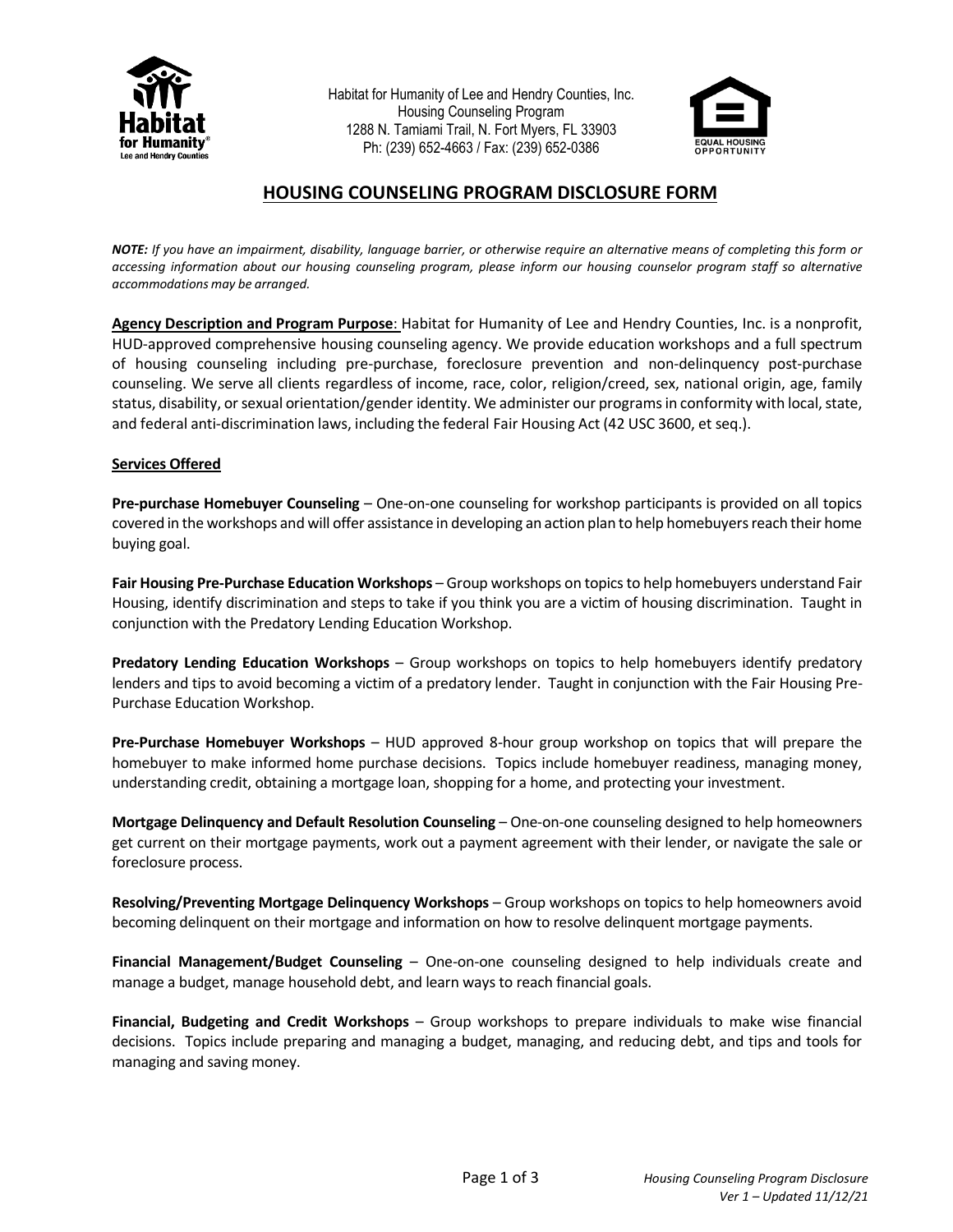**Home Improvement and Rehabilitation Counseling** – One-on-one counseling designed to assist in developing an action plan to help homeowners reach their home improvement or home rehabilitation goals.

**Post-Purchase Homeowner Workshops** – Group workshops on topics to prepare homeowners for the opportunities and challenges brought about by buying a new home. Topics include benefits of homeownership, money matters, maintaining your home and community involvement.

**Additionally, Habitat for Humanity of Lee and Hendry Counties, Inc. has homebuyer program, an owneroccupied repair program and a rental program for residents of Lee and Hendry Counties. You are not obligated to participate in this or other Habitat for Humanity programs and services while you are receiving housing counseling from our agency.**

**As a housing counseling program participant, please affirm yourroles and responsibilities along with the following disclosures and initial,sign, and date the form on the following page.**

| <b>Client and Counselor Roles and Responsibilities in One-on-One Counseling</b>                                                                                                                                                                                                                                                                                                                                                                                                                                                                                                                                                                                                                          |                                                                                                                                                                                                                                                                                                                                                                                                                                                                                                                                                                                                                                                                |  |  |
|----------------------------------------------------------------------------------------------------------------------------------------------------------------------------------------------------------------------------------------------------------------------------------------------------------------------------------------------------------------------------------------------------------------------------------------------------------------------------------------------------------------------------------------------------------------------------------------------------------------------------------------------------------------------------------------------------------|----------------------------------------------------------------------------------------------------------------------------------------------------------------------------------------------------------------------------------------------------------------------------------------------------------------------------------------------------------------------------------------------------------------------------------------------------------------------------------------------------------------------------------------------------------------------------------------------------------------------------------------------------------------|--|--|
| Counselor's Roles and Responsibilities                                                                                                                                                                                                                                                                                                                                                                                                                                                                                                                                                                                                                                                                   | Client's Roles and Responsibilities                                                                                                                                                                                                                                                                                                                                                                                                                                                                                                                                                                                                                            |  |  |
| $\triangleright$ Reviewing your housing goal and your<br>finances; which include your income, debts,<br>assets, and credit history.<br>$\triangleright$ Preparing a Client Action Plan that lists the steps<br>that you and your counselor will take to<br>achieve your housing goal.<br>$\triangleright$ Preparing a household budget that will help you<br>manage your debt, expenses, and savings.<br>$\triangleright$ Your counselor is not responsible for achieving<br>your housing goal but will provide guidance<br>and education in support of your goal.<br>$\triangleright$ Neither your counselor nor Habitat for Humanity's<br>employees, agents, or directors may provide<br>legal advice. | $\triangleright$ Completing the steps assigned to you in<br>your Client Action Plan.<br>$\triangleright$ Providing accurate information about your<br>income, debts, expenses, credit,<br>and employment.<br>$\triangleright$ Attending meetings, returning calls, providing<br>requested paperwork in a timely manner.<br>$\triangleright$ Notifying Habitat for Humanity or your counselor<br>when changing housing goal.<br>$\triangleright$ Attending educational workshop(s) as<br>recommended.<br>$\triangleright$ Retaining an attorney if seeking legal advice<br>and/or representation in matters<br>such as foreclosure or bankruptcy<br>protection. |  |  |
| Termination of Service: Failure to work cooperatively with your housing counselor and/or Habitat for<br>Humanity will result in the discontinuation of counseling services. This includes, but is not limited to,<br>missing three consecutive appointments, failure to provide necessary documents for workout resolution,<br>withholding pertinent information pertaining to your case and failure to inform Habitat for Humanity of                                                                                                                                                                                                                                                                   |                                                                                                                                                                                                                                                                                                                                                                                                                                                                                                                                                                                                                                                                |  |  |

**assistance received from another agency within the last year.**

**Agency Conduct**: No Habitat for Humanity of Lee and Hendry Counties, Inc. employee, officer, director, contractor, volunteer, or agent shall undertake any action that might result in, or create the appearance of, administering counseling operations for personal or private gain, provide preferential treatment for any person or organization, or engage in conduct that will compromise our agency's compliance with federal regulations and our commitment to serving the best interests of our clients.

**Agency Relationships**: Habitat for Humanity of Lee and Hendry Counties, Inc's Counseling Program has professional affiliations with HUD, The State of Florida, Lee County, Hendry County, The City of Fort Myers, The City of Cape Coral, The City of Bonita Springs, the City of Labelle, Florida Housing Coalition, and banks including SunTrust Bank, Iberia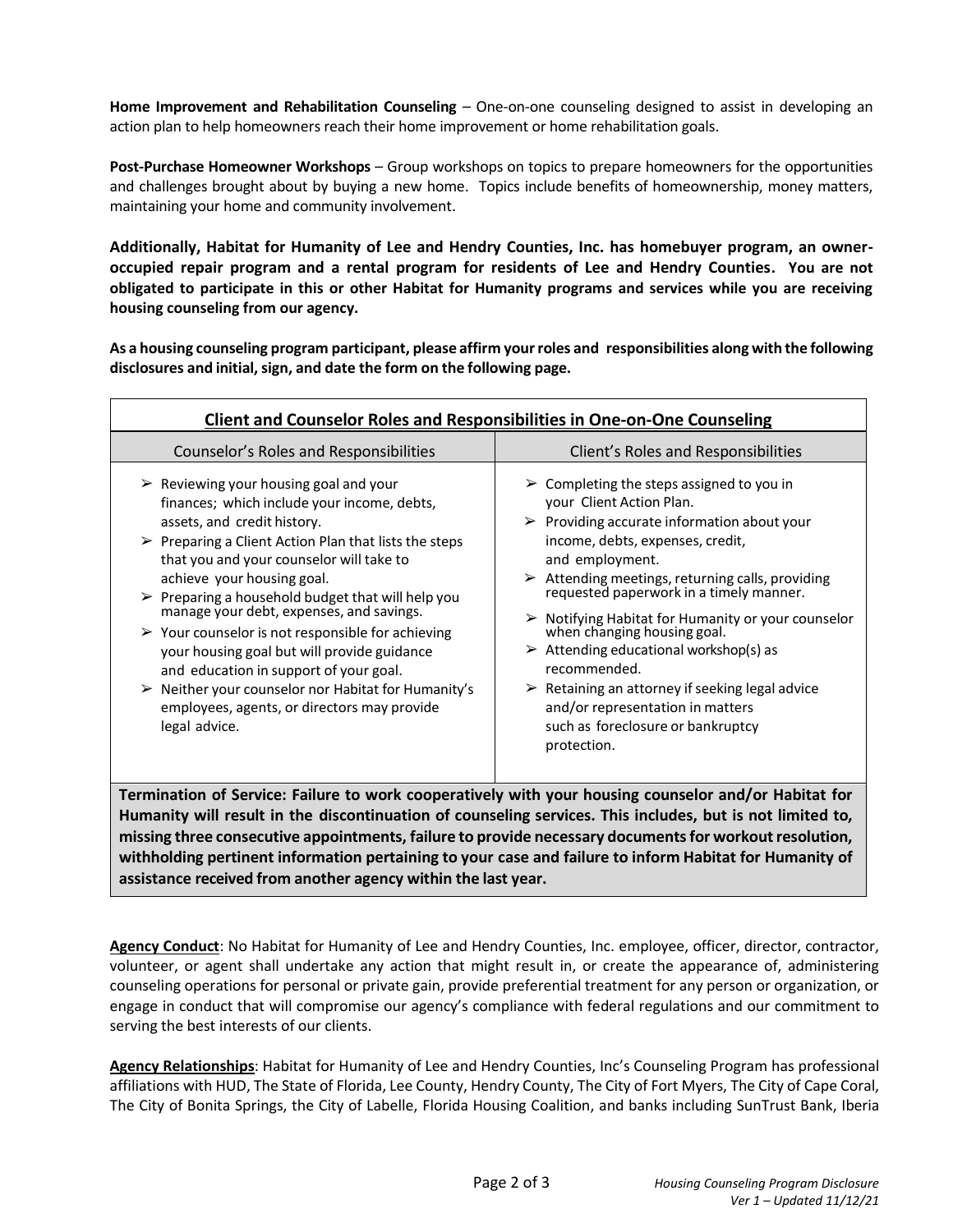Bank, Florida Community Bank, BB&T, FineMark, EverBank, Regions, Bank of America, and Northern Trust. As a housing counseling program participant, you are not obligated to use the products and services of Habitat for Humanity of Lee and Hendry Counties, Inc., or our industry partners.

**Alternative Services, Programs, and Products & Client Freedom of Choice**: Habitat for Humanity of Lee and Hendry Counties, Inc. has a homebuyer program. However, you are not obligated to participate in this or other Habitat for Humanity programs and services while you are receiving housing counseling from our agency. You may consider seeking alternative products and services from entities including the Federal Housing Administration (FHA), Lee County Housing Development Corporation, and USDA for first-time homebuyer loan programs. You are entitled to choose whatever real estate professionals, lenders, and lending products that best meet your needs.

**Referrals and Community Resources:** You will be provided a community resource list which outlines the county and regional services available to meet a variety of needs, including utilities assistance, emergency shelter, transitional housing, food banks, and legal aid assistance. This list also identifies alternative agencies that provide services, programs, or productsidentical to those offered by Habitat for Humanity and its exclusive partners and affiliates.

**Privacy Policy:** I/we acknowledge that I/we received a copy of the following:

- \_\_\_\_\_ Habitat for Humanity of Lee and Hendry Counties, Inc's Privacy Policy
- "Know the Signs of Housing Discrimination" sheet
- \_\_\_\_\_ "For Your Protection: Get a Home Inspection" sheet

**Errors and Omissions and Disclaimer of Liability:** I/we agree Habitat for Humanity of Lee and Hendry Counties, Inc., its employees, agents, and directors are not liable for any claims and causes of action arising from errors or omissions by such parties or related to my participation in Habitat for Humanity of Lee and Hendry Counties, Inc's. counseling program, and I hereby release and waive all claims of action against Habitat for Humanity of Lee and Hendry Counties, Inc., and its affiliates. I have read this document, understand that I have given up substantial rights by signing it, and have signed it freely and without any inducement or assurance of any nature and intend it to be a complete and unconditional release of all liability to the greatest extent allowed by law. If any provision of this document is unenforceable, it shall be modified to the extent necessary to make the provision valid and binding, and the remainder of this document shall remain enforceable to the full extent allowed by law.

**Quality Assurance:** In order to assess client satisfaction and in compliance with grant funding requirements, Habitat for Humanity of Lee and Hendry County, Inc., or one of its partners, may contact you during or after the completion of your housing counseling service. You may be requested to complete a survey asking you to evaluate your client experience. Your survey data may be confidentially shared with Habitat for Humanity of Lee and Hendry Counties, Inc. grantors such as HUD or one of our professional affiliates.

**I/we acknowledge that I/we received, reviewed, and agree to Habitat for Humanity of Lee and Hendry Counties, Inc's Housing Counseling Program Disclosures.**

| Signature | <b>Client Printed Name</b> | Date |
|-----------|----------------------------|------|
| Signature | <b>Client Printed Name</b> | Date |